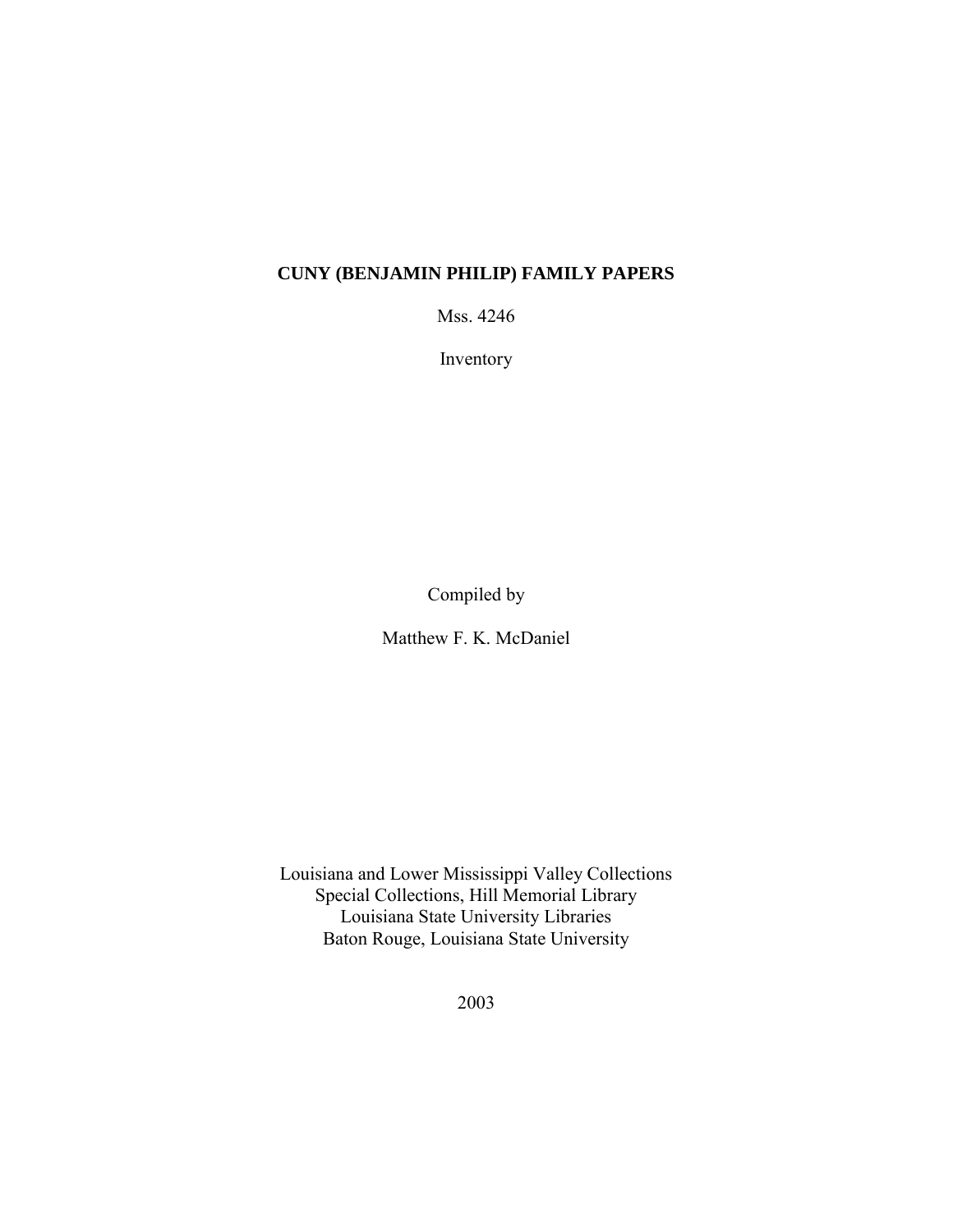#### **Contents of inventory**

| Summary                             |  |
|-------------------------------------|--|
| <b>Biographical/Historical Note</b> |  |
| Scope and Content Note              |  |
| Index Terms                         |  |
| Container List                      |  |

**Use of manuscript materials.** If you wish to examine items in the manuscript group, please fill out a call slip specifying the materials you wish to see. Consult the Container List for location information needed on the call slip.

**Photocopying.** Should you wish to request photocopies, please consult a staff member. The existing order and arrangement of unbound materials must be maintained.

**Publication.** Readers assume full responsibility for compliance with laws regarding copyright, literary property rights, and libel.

**Permission to examine archival materials does not constitute permission to publish. Any publication of such materials beyond the limits of fair use requires specific prior written permission. Requests for permission to publish should be addressed in writing to the Head, Public Services, Special Collections, LSU Libraries, Baton Rouge, LA, 70803-3300. When permission to publish is granted, two copies of the publication will be requested for the LLMVC.** 

Proper acknowledgement of LLMVC materials must be made in any resulting writing or publications. The correct form of citation for this manuscript group is given on the summary page. Copies of scholarly publications based on research in the Louisiana and Lower Mississippi Valley Collections are welcomed.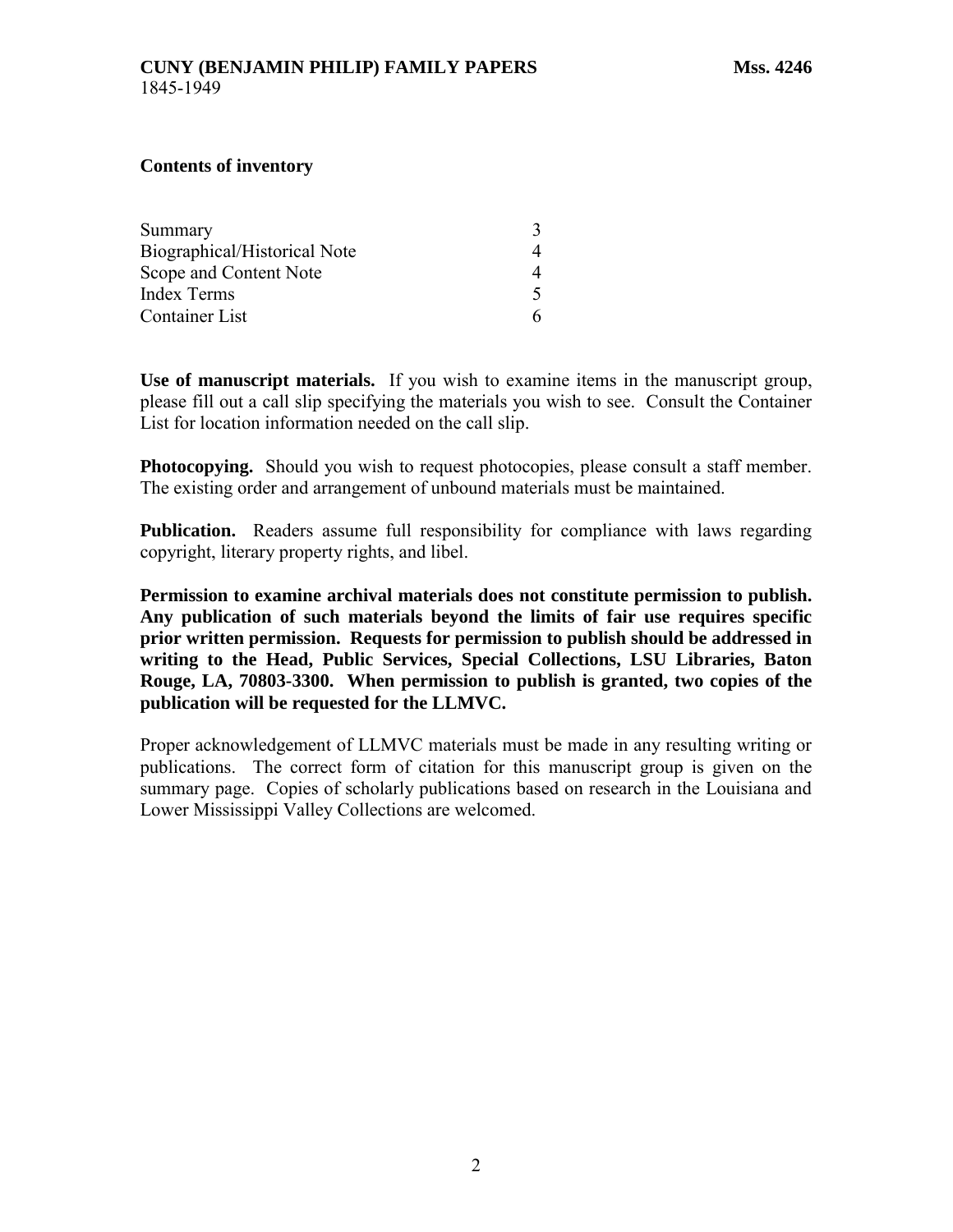# <span id="page-2-0"></span>**Summary**

| Size.                      | 25 items and 7 volumes                                                                                                                                                                                                                                                                                                                                                              |  |
|----------------------------|-------------------------------------------------------------------------------------------------------------------------------------------------------------------------------------------------------------------------------------------------------------------------------------------------------------------------------------------------------------------------------------|--|
| Geographic<br>Locations.   | Louisiana, Texas                                                                                                                                                                                                                                                                                                                                                                    |  |
| <b>Inclusive</b><br>Dates. | ca. 1845-1949                                                                                                                                                                                                                                                                                                                                                                       |  |
| <b>Bulk Dates.</b>         | ca. 1845-1880                                                                                                                                                                                                                                                                                                                                                                       |  |
| Languages.                 | English                                                                                                                                                                                                                                                                                                                                                                             |  |
| Summary.                   | Personal correspondence, papers, and records of the Cuny<br>family of Sicily Island, Catahoula Parish, and the Clark<br>family of Alexandria, Rapides Parish, Louisiana. Bulk of<br>correspondence to Benjamin Philip Cuny from family<br>members. Various legal and personal records and volumes<br>pertain primarily to the ownership and management of the<br>family's property. |  |
| Copyright.                 | Physical rights are retained by the LSU Libraries.<br>Copyright of the original materials is retained by<br>descendants of the creators in accordance with U.S.<br>copyright law.                                                                                                                                                                                                   |  |
| <b>Citation.</b>           | Benjamin Philip Cuny Family Papers, Mss. 4246,<br>Louisiana and Lower Mississippi Valley Collections, LSU<br>Libraries, Baton Rouge, Louisiana.                                                                                                                                                                                                                                     |  |
| <b>Stack location.</b>     | 1:53                                                                                                                                                                                                                                                                                                                                                                                |  |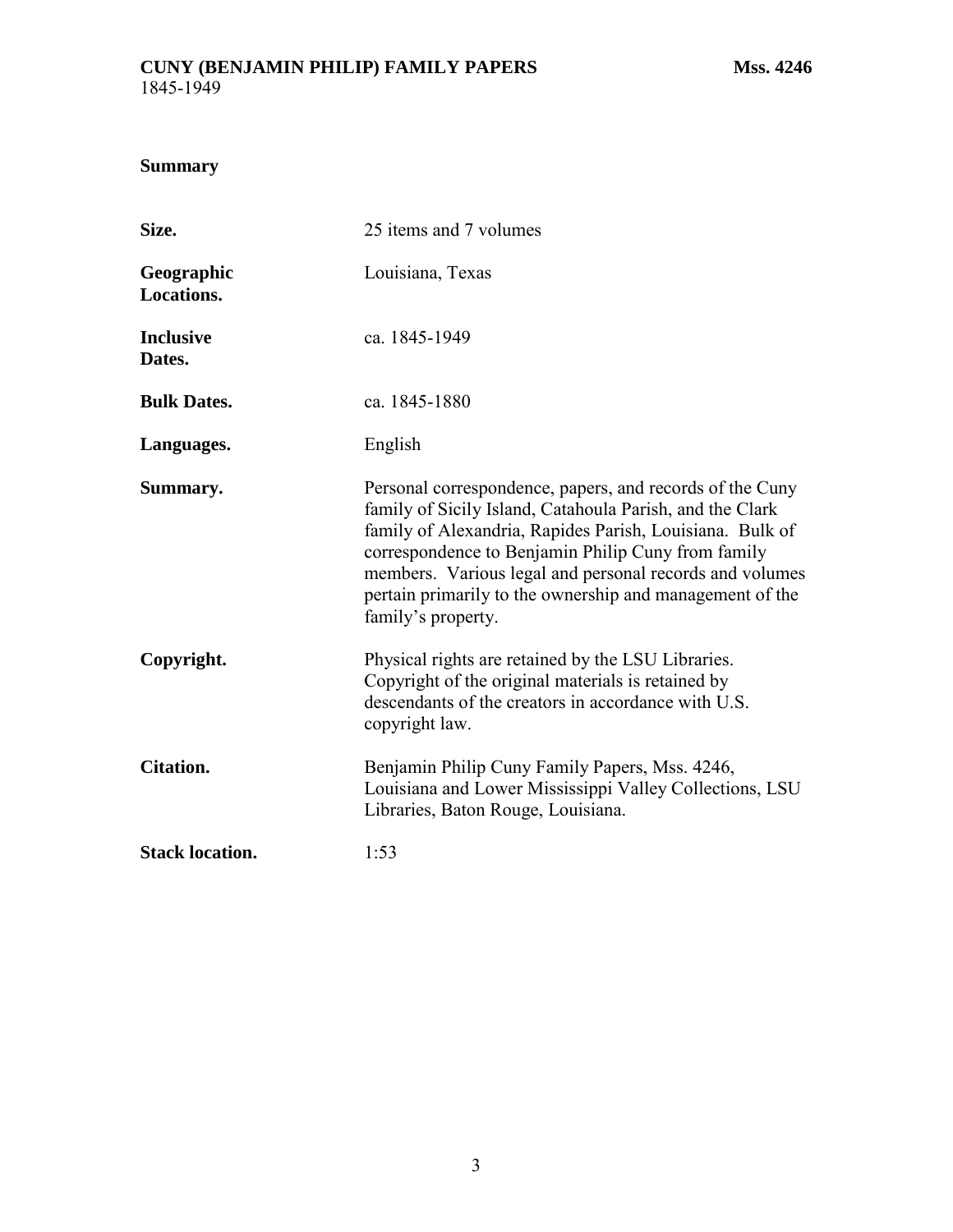# <span id="page-3-0"></span>**CUNY (BENJAMIN PHILIP) FAMILY PAPERS Mss. 4246** 1845-1949

### **Biographical/Historical Note**

Benjamin P. Cuny (1804-1883) was the son of Richard Edmond Cuny and Tabitha Wells. Moving from his native Rapides Parish, Cuny became a planter and constable at Sicily Island, Catahoula Parish, Louisiana. He married his first cousin, Jane Catherine Lovelace, in 1832, and the marriage produced ten children, seven of whom survived childhood: Alexander Hamilton, Stephen Edmond, Maria A., Henry Thomas, Mary Jane, Fannie Lovelace, and Theodore Cholett. In 1882, Fannie Lovelace Cuny married Thomas M. Clark, who died shortly thereafter in 1885. The Clarks had two daughters, Rosa Lovelace and Jeanette "Nettie," neither of whom married. The bulk of Benjamin P. Cuny's Catahoula Parish estate appears to have been purchased by or passed to the Clark family through Fannie Lovelace Cuny.

### **Scope and Content Note**

Collection consists of personal correspondence, papers, and records of the Cuny family of Sicily Island, Catahoula Parish, Louisiana. Letters are primarily written to Benjamin P. Cuny between 1852 and 1870. One personal letter written from Texas by Cuny's brother, Stephen Edmond, discusses Reconstruction politics and labor there and in Louisiana (1868). Other letters from Cuny's children of interest include: a letter from his daughter, Maria, describing her and her husband's efforts to farm cotton near Trenton, DeSoto Parish, Louisiana (1866); and two letters from his son, Theodore, describing his involvement in steamship ventures in New Orleans (1869-70).

Legal documents comprise various property records, including Cuny's purchase of two male slaves (1857). Legal papers pertain exclusively to Benjamin P. Cuny and his wife, Jane Lovelace, their daughter, Fannie L. Clark, and her two daughters, Rosa Lovelace and Jeanette "Nettie," the latter of whom resided in Alexandria, Louisiana. Also included in the collection are various financial records and receipts, an 1880 teaching certificate for Catahoula Parish, a carte-de-visite portrait of R. H. Cuny, a 1920 poll tax receipt, and a fragment of a corrected child's essay (1855).

Manuscript volumes include: a record book kept by justices of the peace, including Benjamin P. Cuny, at Sicily Island, Catahoula Parish (1846-1857), containing minutes of minor suits; a plantation diary kept by Benjamin P. Cuny for 1853 with additional information for the years 1851-1859 and pencil notations added later by Cuny's widow, Jane C. Lovelace, concerning crops, the 1897 flood, a revival, deaths, and recipes; a volume containing clippings with household hints and recipes that was originally a record book of suits tried by Cuny ca. 1850; a similar volume with clippings pasted over business accounts (ca. 1845); and three memorandum books from the 1920s and 1930s probably kept by Cuny's daughter, Fannie Lovelace Clark. In these three latter volumes, recorded primarily in Alexandria, the author gives accounts of boarders from 1917-1919 and references World War I activities such as Liberty Bond purchases and "Food Regulations." Later volumes contain memoranda regarding traveling, daily expenditures for food and household needs, and occasional references to local politics, including family difficulties during the Huey Long governorship of Louisiana.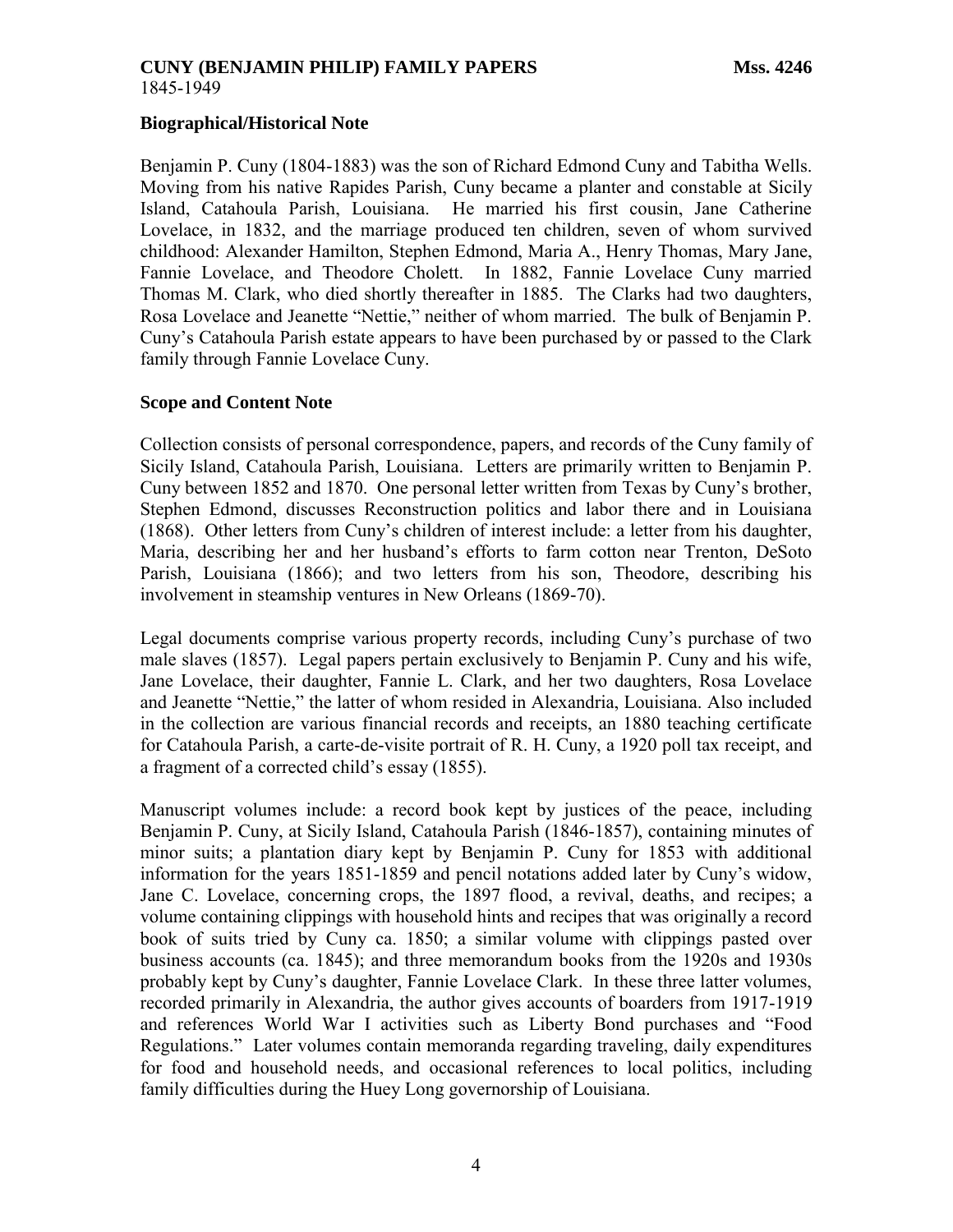### <span id="page-4-0"></span>**CUNY (BENJAMIN PHILIP) FAMILY PAPERS Mss. 4246** 1845-1949

#### **INDEX TERMS**

Abstracts. Alexandria (La.)--History--20<sup>th</sup> century. Cartes-de-visite. Civil law--Louisiana--History. Clark, Fannie Lovelace. Clark, Jeanette "Nettie" Clark, Rose Lovelace. Contracts. Cotton growing--Louisiana-- $19<sup>th</sup>$  century. Cuny family. Cuny, Benjamin Philip (1804-1883) Deeds. Essays. Freedmen--Louisiana. Letters. Long, Huey Pierce (1893-1935) Mortgages. Patents (land) Plantation owners--Louisiana--Catahoula Parish. Receipts. Recipes. Reconstruction--Louisiana. Sicily Island (La.)--History--19<sup>th</sup> century. Women landowners--Louisiana. World War, 1914-1918--Economic aspects--United States.